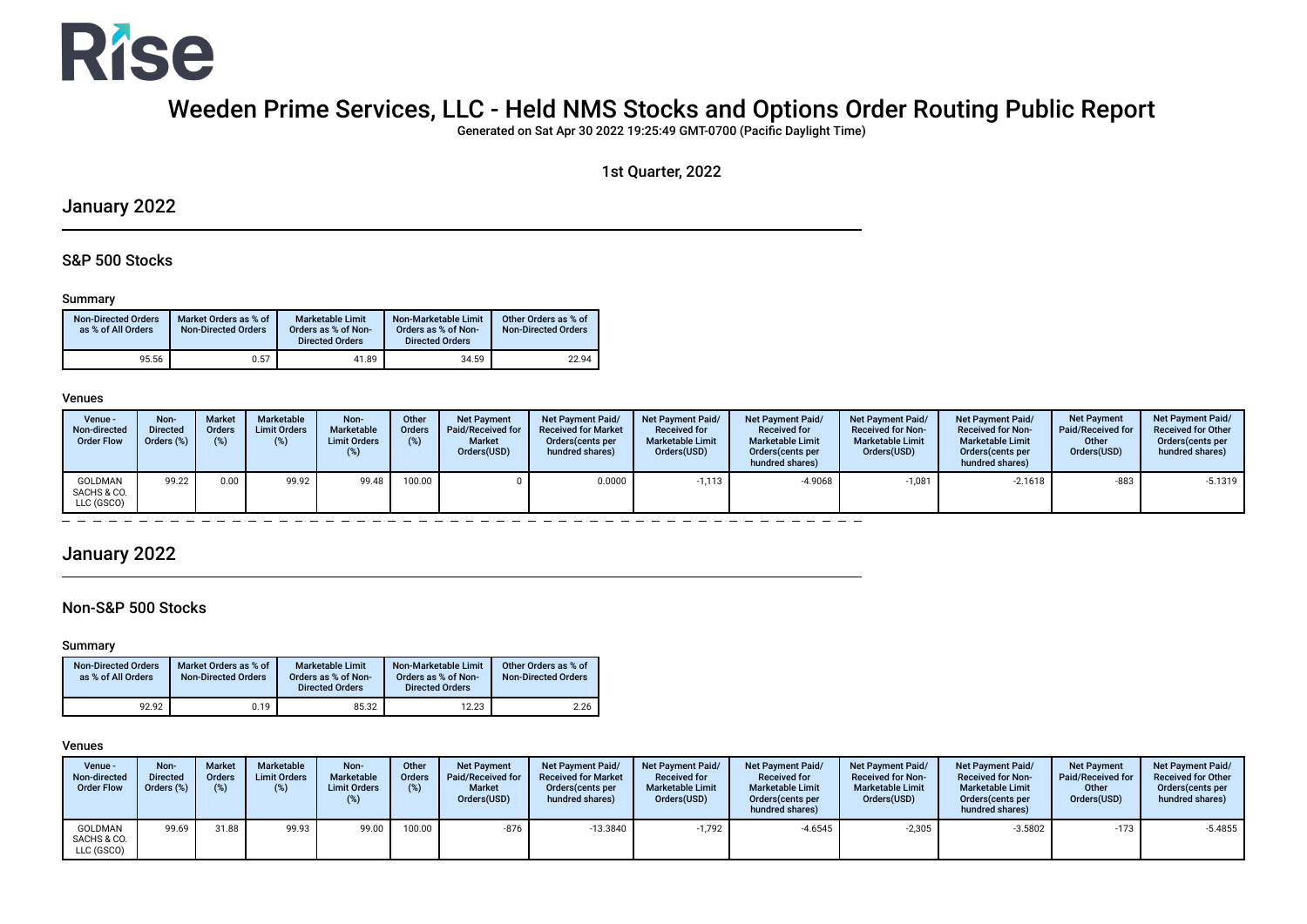# January 2022

## **Options**

 $\sim$ 

#### Summary

| <b>Non-Directed Orders</b><br>as % of All Orders | Market Orders as % of<br><b>Non-Directed Orders</b> | <b>Marketable Limit</b><br>Orders as % of Non-<br><b>Directed Orders</b> | Non-Marketable Limit<br>Orders as % of Non-<br><b>Directed Orders</b> | Other Orders as % of<br><b>Non-Directed Orders</b> |
|--------------------------------------------------|-----------------------------------------------------|--------------------------------------------------------------------------|-----------------------------------------------------------------------|----------------------------------------------------|
| 100.00                                           | 0.00                                                | 2.27                                                                     | 96.56                                                                 | 1 1 7                                              |

#### Venues

| Venue -<br>Non-directed<br><b>Order Flow</b> | Non-<br><b>Directed</b><br>Orders (%) | <b>Market</b><br>Orders<br>$(\%)$ | <b>Marketable</b><br><b>Limit Orders</b><br>(%) | Non-<br>Marketable<br><b>Limit Orders</b> | Other<br><b>Orders</b><br>(%) | <b>Net Payment</b><br>Paid/Received for<br><b>Market</b><br>Orders(USD) | <b>Net Payment Paid/</b><br><b>Received for Market</b><br>Orders (cents per<br>hundred shares) | <b>Net Payment Paid/</b><br><b>Received for</b><br><b>Marketable Limit</b><br>Orders(USD) | <b>Net Payment Paid/</b><br><b>Received for</b><br><b>Marketable Limit</b><br>Orders (cents per<br>hundred shares) | Net Payment Paid/<br><b>Received for Non-</b><br><b>Marketable Limit</b><br>Orders(USD) | <b>Net Payment Paid/</b><br><b>Received for Non-</b><br><b>Marketable Limit</b><br>Orders(cents per<br>hundred shares) | Net Payment<br>Paid/Received for<br>Other<br>Orders(USD) | Net Payment Paid/<br><b>Received for Other</b><br>Orders (cents per<br>hundred shares) |
|----------------------------------------------|---------------------------------------|-----------------------------------|-------------------------------------------------|-------------------------------------------|-------------------------------|-------------------------------------------------------------------------|------------------------------------------------------------------------------------------------|-------------------------------------------------------------------------------------------|--------------------------------------------------------------------------------------------------------------------|-----------------------------------------------------------------------------------------|------------------------------------------------------------------------------------------------------------------------|----------------------------------------------------------|----------------------------------------------------------------------------------------|
| GOLDMAN<br>SACHS & CO.<br>LLC (GSCO)         | 100.00                                | 0.00                              | 100.00                                          | 100.00                                    | 100.00                        |                                                                         | 0.0000                                                                                         | $-1.448$                                                                                  | -2.6269                                                                                                            | $-3,825$                                                                                | $-0.0961$                                                                                                              | $-656$                                                   | $-4.0907$                                                                              |

 $\sim$   $-$ 

# February 2022

## S&P 500 Stocks

### Summary

| <b>Non-Directed Orders</b><br>as % of All Orders | Market Orders as % of<br><b>Non-Directed Orders</b> | <b>Marketable Limit</b><br>Orders as % of Non-<br><b>Directed Orders</b> | Non-Marketable Limit<br>Orders as % of Non-<br><b>Directed Orders</b> | Other Orders as % of<br><b>Non-Directed Orders</b> |
|--------------------------------------------------|-----------------------------------------------------|--------------------------------------------------------------------------|-----------------------------------------------------------------------|----------------------------------------------------|
| 100.00                                           | 0.54                                                | 43.87                                                                    | 34.57                                                                 | 21.02                                              |

#### Venues

| Venue -<br>Non-directed<br><b>Order Flow</b> | Non-<br><b>Directed</b><br>Orders (%) | <b>Market</b><br><b>Orders</b><br>$(\%)$ | <b>Marketable</b><br><b>Limit Orders</b> | Non-<br>Marketable<br><b>Limit Orders</b><br>(%) | Other<br><b>Orders</b><br>(%) | <b>Net Payment</b><br>Paid/Received for<br><b>Market</b><br>Orders(USD) | Net Payment Paid/<br><b>Received for Market</b><br>Orders (cents per<br>hundred shares) | Net Payment Paid/<br><b>Received for</b><br><b>Marketable Limit</b><br>Orders(USD) | <b>Net Payment Paid/</b><br><b>Received for</b><br><b>Marketable Limit</b><br>Orders (cents per<br>hundred shares) | Net Payment Paid/<br><b>Received for Non-</b><br><b>Marketable Limit</b><br>Orders(USD) | Net Payment Paid/<br><b>Received for Non-</b><br><b>Marketable Limit</b><br>Orders (cents per<br>hundred shares) | <b>Net Payment</b><br>Paid/Received for<br>Other<br>Orders(USD) | Net Payment Paid/<br><b>Received for Other</b><br>Orders (cents per<br>hundred shares) |
|----------------------------------------------|---------------------------------------|------------------------------------------|------------------------------------------|--------------------------------------------------|-------------------------------|-------------------------------------------------------------------------|-----------------------------------------------------------------------------------------|------------------------------------------------------------------------------------|--------------------------------------------------------------------------------------------------------------------|-----------------------------------------------------------------------------------------|------------------------------------------------------------------------------------------------------------------|-----------------------------------------------------------------|----------------------------------------------------------------------------------------|
| GOLDMAN<br>SACHS & CO.<br>LLC (GSCO)         | 99.45                                 | 0.00                                     | 99.99                                    | 99.96                                            | 100.00                        |                                                                         | 0.0000                                                                                  | $-1,453$                                                                           | $-6.1629$                                                                                                          | $-1,312$                                                                                | $-2.9812$                                                                                                        | $-976$                                                          | $-6.6527$                                                                              |

# February 2022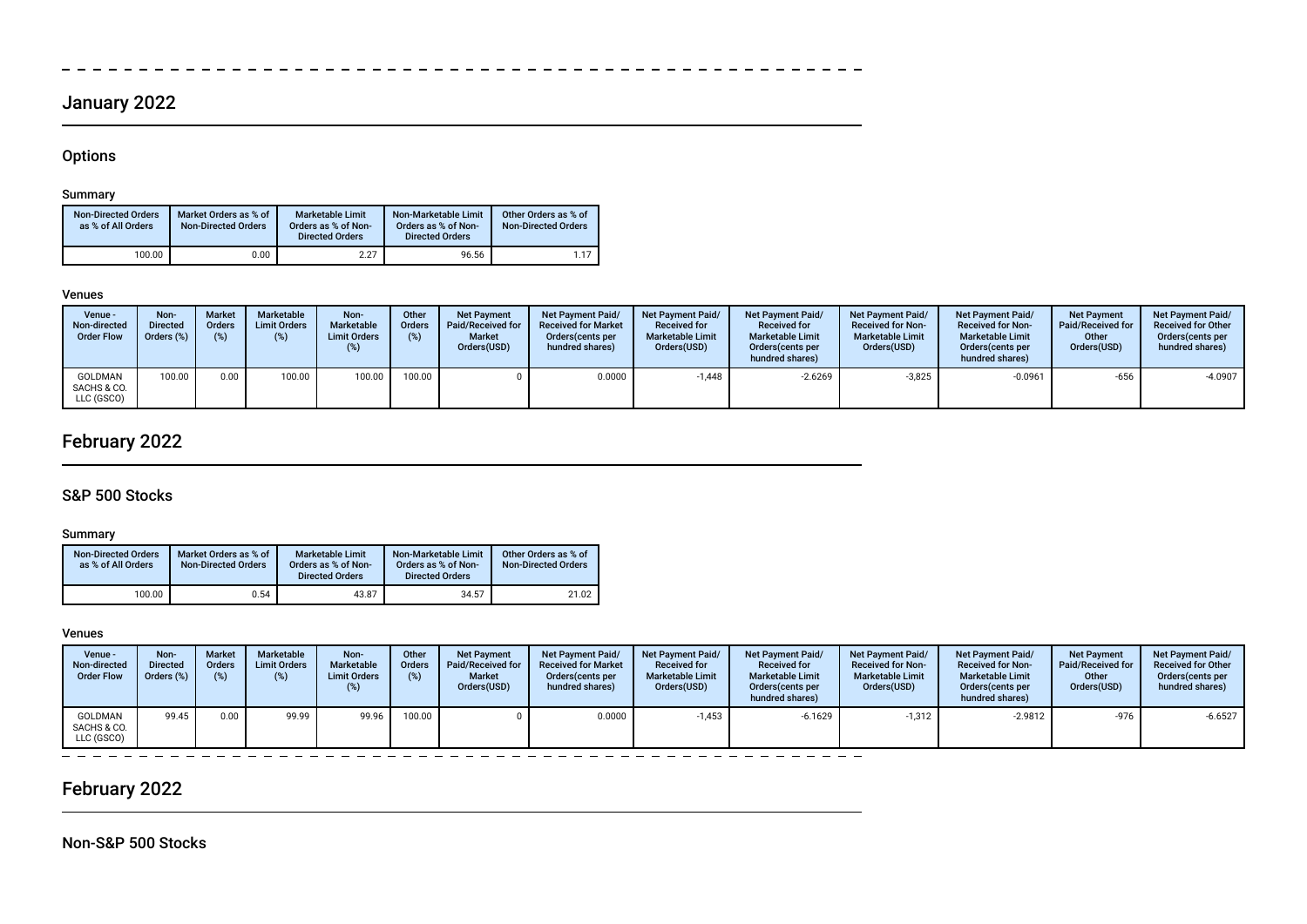#### Summary

| <b>Non-Directed Orders</b><br>as % of All Orders | Market Orders as % of<br><b>Non-Directed Orders</b> | <b>Marketable Limit</b><br>Orders as % of Non-<br><b>Directed Orders</b> | Non-Marketable Limit<br>Orders as % of Non-<br><b>Directed Orders</b> | Other Orders as % of<br><b>Non-Directed Orders</b> |
|--------------------------------------------------|-----------------------------------------------------|--------------------------------------------------------------------------|-----------------------------------------------------------------------|----------------------------------------------------|
| 100.00                                           | 0.13                                                | 89.06                                                                    | 8.79                                                                  | 2.02                                               |

#### Venues

| Venue -<br>Non-directed<br><b>Order Flow</b> | Non-<br><b>Directed</b><br>Orders (%) | <b>Market</b><br><b>Orders</b><br>(%) | Marketable<br><b>Limit Orders</b><br>(%) | Non-<br>Marketable<br><b>Limit Orders</b><br>(%) | Other<br><b>Orders</b><br>(%) | <b>Net Payment</b><br>Paid/Received for<br><b>Market</b><br>Orders(USD) | <b>Net Payment Paid/</b><br><b>Received for Market</b><br>Orders (cents per<br>hundred shares) | <b>Net Payment Paid/</b><br><b>Received for</b><br><b>Marketable Limit</b><br>Orders(USD) | <b>Net Payment Paid/</b><br><b>Received for</b><br><b>Marketable Limit</b><br>Orders (cents per<br>hundred shares) | <b>Net Payment Paid/</b><br><b>Received for Non-</b><br><b>Marketable Limit</b><br>Orders(USD) | <b>Net Payment Paid/</b><br><b>Received for Non-</b><br><b>Marketable Limit</b><br>Orders (cents per<br>hundred shares) | <b>Net Payment</b><br>Paid/Received for<br>Other<br>Orders(USD) | Net Payment Paid/<br><b>Received for Other</b><br>Orders cents per<br>hundred shares) |
|----------------------------------------------|---------------------------------------|---------------------------------------|------------------------------------------|--------------------------------------------------|-------------------------------|-------------------------------------------------------------------------|------------------------------------------------------------------------------------------------|-------------------------------------------------------------------------------------------|--------------------------------------------------------------------------------------------------------------------|------------------------------------------------------------------------------------------------|-------------------------------------------------------------------------------------------------------------------------|-----------------------------------------------------------------|---------------------------------------------------------------------------------------|
| GOLDMAN<br>SACHS & CO.<br>LLC (GSCO)         | 99.80                                 | 11.11                                 | 99.97                                    | 99.33                                            | 100.00                        | $-27$                                                                   | $-13.7000$                                                                                     | $-2.799$                                                                                  | $-9.1198$                                                                                                          | $-1,040$                                                                                       | $-5.8757$                                                                                                               | $-204$                                                          | $-7.5170$                                                                             |

 $\equiv$  $\equiv$   $\equiv$   $\equiv$ 

# February 2022

## **Options**

 $\overline{\phantom{a}}$ 

### Summary

| <b>Non-Directed Orders</b><br>as % of All Orders | Market Orders as % of<br><b>Non-Directed Orders</b> | <b>Marketable Limit</b><br>Orders as % of Non-<br><b>Directed Orders</b> | Non-Marketable Limit<br>Orders as % of Non-<br><b>Directed Orders</b> | Other Orders as % of<br><b>Non-Directed Orders</b> |
|--------------------------------------------------|-----------------------------------------------------|--------------------------------------------------------------------------|-----------------------------------------------------------------------|----------------------------------------------------|
| 100.00                                           | 0.00                                                | 4.21                                                                     | 91.61                                                                 | 4.17                                               |

 $\frac{1}{2}$  =  $\frac{1}{2}$  =  $\frac{1}{2}$ 

 $\equiv$ 

T

#### Venues

| Venue -<br>Non-directed<br><b>Order Flow</b> | Non-<br><b>Directed</b><br>Orders (%) | <b>Market</b><br><b>Orders</b><br>(%) | <b>Marketable</b><br><b>Limit Orders</b><br>(%) | Non-<br>Marketable<br><b>Limit Orders</b> | Other<br><b>Orders</b><br>(%) | <b>Net Payment</b><br><b>Paid/Received for</b><br><b>Market</b><br>Orders(USD) | <b>Net Payment Paid/</b><br><b>Received for Market</b><br>Orders (cents per<br>hundred shares) | <b>Net Payment Paid/</b><br><b>Received for</b><br><b>Marketable Limit</b><br>Orders(USD) | <b>Net Payment Paid/</b><br><b>Received for</b><br><b>Marketable Limit</b><br>Orders(cents per<br>hundred shares) | <b>Net Payment Paid/</b><br><b>Received for Non-</b><br><b>Marketable Limit</b><br>Orders(USD) | <b>Net Payment Paid/</b><br><b>Received for Non-</b><br><b>Marketable Limit</b><br>Orders(cents per<br>hundred shares) | <b>Net Payment</b><br>Paid/Received for<br>Other<br>Orders(USD) | Net Payment Paid/<br><b>Received for Other</b><br>Orders(cents per<br>hundred shares) |
|----------------------------------------------|---------------------------------------|---------------------------------------|-------------------------------------------------|-------------------------------------------|-------------------------------|--------------------------------------------------------------------------------|------------------------------------------------------------------------------------------------|-------------------------------------------------------------------------------------------|-------------------------------------------------------------------------------------------------------------------|------------------------------------------------------------------------------------------------|------------------------------------------------------------------------------------------------------------------------|-----------------------------------------------------------------|---------------------------------------------------------------------------------------|
| GOLDMAN<br>SACHS & CO.<br>LLC (GSCO)         | 99.99                                 | 0.00                                  | 100.00                                          | 99.99                                     | 100.00                        |                                                                                | 0.0000                                                                                         | $-3,677$                                                                                  | $-11.7689$                                                                                                        | $-14,482$                                                                                      | $-1.1123$                                                                                                              | $-3.794$                                                        | $-19.7417$                                                                            |

# March 2022

### S&P 500 Stocks

### Summary

| <b>Non-Directed Orders</b><br>as % of All Orders | Market Orders as % of<br><b>Non-Directed Orders</b> | Marketable Limit<br>Orders as % of Non-<br><b>Directed Orders</b> | Non-Marketable Limit<br>Orders as % of Non-<br><b>Directed Orders</b> | Other Orders as % of<br><b>Non-Directed Orders</b> |
|--------------------------------------------------|-----------------------------------------------------|-------------------------------------------------------------------|-----------------------------------------------------------------------|----------------------------------------------------|
| 100.00                                           | 0.45                                                | 49.56                                                             | 32.57                                                                 | 17.42                                              |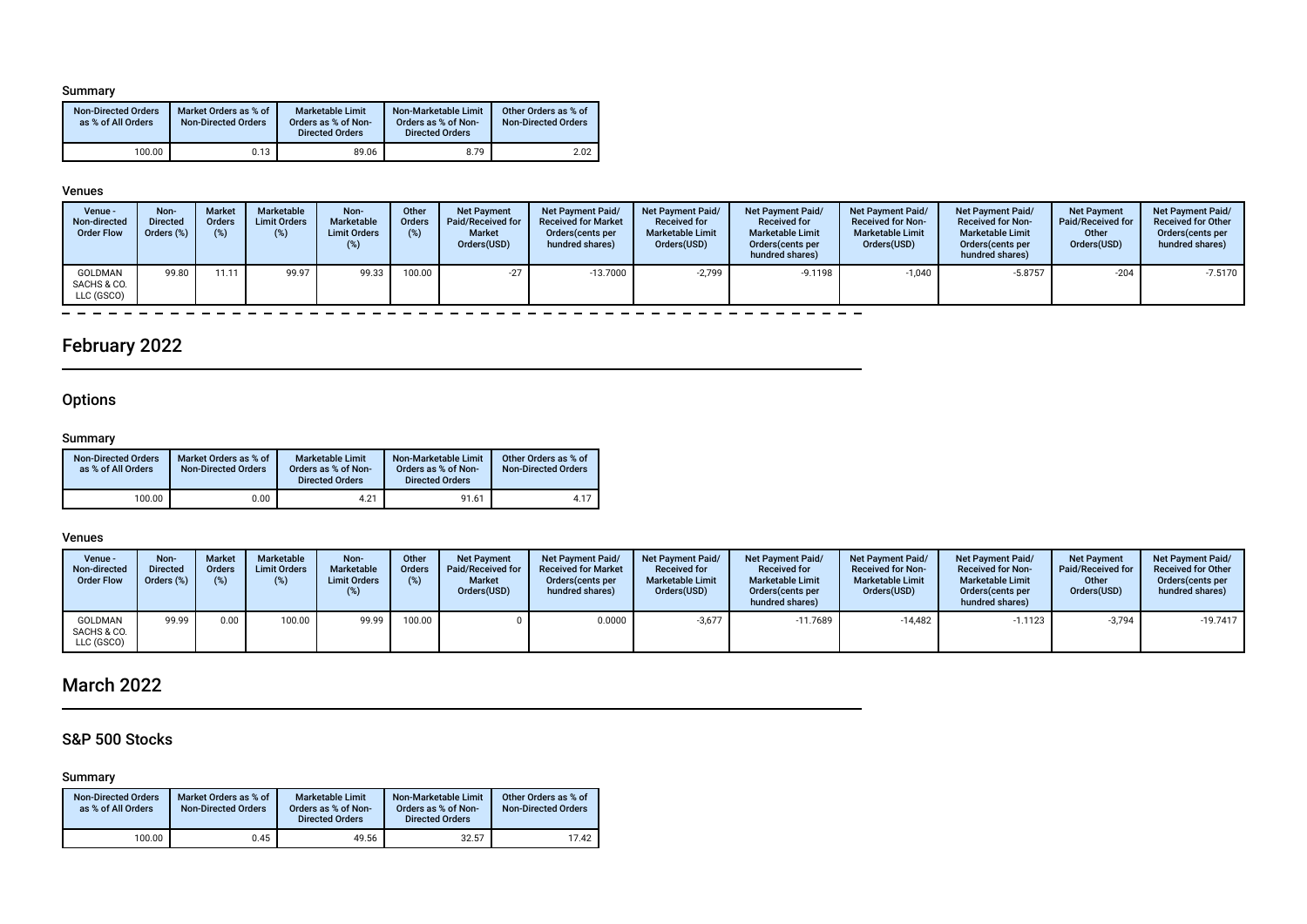#### Venues

| Venue -<br>Non-directed<br><b>Order Flow</b> | Non-<br>Directed<br>Orders (%) | <b>Market</b><br><b>Orders</b><br>(9) | <b>Marketable</b><br><b>Limit Orders</b><br>$(\%)$ | Non-<br><b>Marketable</b><br><b>Limit Orders</b><br>(%) | Other<br><b>Orders</b><br>(%) | <b>Net Payment</b><br>Paid/Received for<br><b>Market</b><br>Orders(USD) | Net Payment Paid/<br><b>Received for Market</b><br>Orders (cents per<br>hundred shares) | <b>Net Payment Paid/</b><br><b>Received for</b><br><b>Marketable Limit</b><br>Orders(USD) | <b>Net Payment Paid/</b><br><b>Received for</b><br><b>Marketable Limit</b><br>Orders (cents per<br>hundred shares) | Net Payment Paid/<br><b>Received for Non-</b><br><b>Marketable Limit</b><br>Orders(USD) | <b>Net Payment Paid/</b><br><b>Received for Non-</b><br><b>Marketable Limit</b><br>Orders (cents per<br>hundred shares) | <b>Net Payment</b><br>Paid/Received for<br>Other<br>Orders(USD) | <b>Net Payment Paid/</b><br><b>Received for Other</b><br>Orders cents per<br>hundred shares) |
|----------------------------------------------|--------------------------------|---------------------------------------|----------------------------------------------------|---------------------------------------------------------|-------------------------------|-------------------------------------------------------------------------|-----------------------------------------------------------------------------------------|-------------------------------------------------------------------------------------------|--------------------------------------------------------------------------------------------------------------------|-----------------------------------------------------------------------------------------|-------------------------------------------------------------------------------------------------------------------------|-----------------------------------------------------------------|----------------------------------------------------------------------------------------------|
| GOLDMAN<br>SACHS & CO.<br>LLC (GSCO)         | 99.54                          | 0.81                                  | 100.00                                             | 99.93                                                   | 100.00 <sub>1</sub>           |                                                                         | $-13.0150$                                                                              | $-2,628$                                                                                  | -9.3915                                                                                                            | $-1,644$                                                                                | $-3.1511$                                                                                                               | $-1,301$                                                        | -9.0731                                                                                      |

## March 2022

### Non-S&P 500 Stocks

#### Summary

| <b>Non-Directed Orders</b><br>as % of All Orders | Market Orders as % of<br><b>Non-Directed Orders</b> | <b>Marketable Limit</b><br>Orders as % of Non-<br><b>Directed Orders</b> | Non-Marketable Limit<br>Orders as % of Non-<br><b>Directed Orders</b> | Other Orders as % of<br><b>Non-Directed Orders</b> |
|--------------------------------------------------|-----------------------------------------------------|--------------------------------------------------------------------------|-----------------------------------------------------------------------|----------------------------------------------------|
| 100.00                                           | 0.07                                                | 87.25                                                                    | 11.35                                                                 | 1.33                                               |

#### Venues

| Venue -<br>Non-directed<br><b>Order Flow</b> | Non-<br><b>Directed</b><br>Orders (%) | <b>Market</b><br>Orders<br>$(\%)$ | Marketable<br><b>Limit Orders</b><br>(%) | Non-<br>Marketable<br><b>Limit Orders</b><br>(%) | Other<br><b>Orders</b><br>(%) | <b>Net Payment</b><br>Paid/Received for<br><b>Market</b><br>Orders(USD) | <b>Net Payment Paid/</b><br><b>Received for Market</b><br>Orders (cents per<br>hundred shares) | <b>Net Payment Paid/</b><br><b>Received for</b><br><b>Marketable Limit</b><br>Orders(USD) | <b>Net Payment Paid/</b><br><b>Received for</b><br><b>Marketable Limit</b><br>Orders (cents per<br>hundred shares) | Net Payment Paid/<br><b>Received for Non-</b><br><b>Marketable Limit</b><br>Orders(USD) | <b>Net Payment Paid/</b><br><b>Received for Non-</b><br><b>Marketable Limit</b><br>Orders(cents per<br>hundred shares) | <b>Net Payment</b><br>Paid/Received for<br>Other<br>Orders(USD) | <b>Net Payment Paid/</b><br><b>Received for Other</b><br>Orders(cents per<br>hundred shares) |
|----------------------------------------------|---------------------------------------|-----------------------------------|------------------------------------------|--------------------------------------------------|-------------------------------|-------------------------------------------------------------------------|------------------------------------------------------------------------------------------------|-------------------------------------------------------------------------------------------|--------------------------------------------------------------------------------------------------------------------|-----------------------------------------------------------------------------------------|------------------------------------------------------------------------------------------------------------------------|-----------------------------------------------------------------|----------------------------------------------------------------------------------------------|
| GOLDMAN<br>SACHS & CO.<br>LLC (GSCO)         | 99.59                                 | 2.63                              | 99.92                                    | 97.56                                            | 100.00                        |                                                                         | $-13.7000$                                                                                     | $-6,391$                                                                                  | $-11.7799$                                                                                                         | $-759$                                                                                  | -4.3652                                                                                                                | $-434$                                                          | $-10.9047$                                                                                   |

## March 2022

## **Options**

### Summary

| <b>Non-Directed Orders</b><br>as % of All Orders | Market Orders as % of<br><b>Non-Directed Orders</b> | <b>Marketable Limit</b><br>Orders as % of Non-<br><b>Directed Orders</b> | Non-Marketable Limit<br>Orders as % of Non-<br><b>Directed Orders</b> | Other Orders as % of<br><b>Non-Directed Orders</b> |
|--------------------------------------------------|-----------------------------------------------------|--------------------------------------------------------------------------|-----------------------------------------------------------------------|----------------------------------------------------|
| 100.00                                           | 0.00                                                | 4.95                                                                     | 92.71                                                                 | 2.34                                               |

#### Venues

| Venue -<br>Non-directed<br><b>Order Flow</b> | Non-<br><b>Market</b><br>Orders<br><b>Directed</b><br>Orders (%)<br>(% ) | <b>Marketable</b><br><b>Limit Orders</b> | Non-<br>Marketable<br><b>Limit Orders</b><br>(%) | Other<br><b>Orders</b> | <b>Net Payment</b><br>Paid/Received for<br><b>Market</b><br>Orders(USD) | <b>Net Payment Paid/</b><br><b>Received for Market</b><br>Orders (cents per<br>hundred shares) | Net Payment Paid/<br><b>Received for</b><br><b>Marketable Limit</b><br>Orders(USD) | <b>Net Payment Paid/</b><br><b>Received for</b><br><b>Marketable Limit</b><br>Orders (cents per<br>hundred shares) | Net Payment Paid/<br><b>Received for Non-</b><br><b>Marketable Limit</b><br>Orders(USD) | <b>Net Payment Paid/</b><br><b>Received for Non-</b><br><b>Marketable Limit</b><br>Orders(cents per<br>hundred shares) | <b>Net Payment</b><br>Paid/Received for<br>Other<br>Orders(USD) | <b>Net Payment Paid/</b><br><b>Received for Other</b><br>Orders (cents per<br>hundred shares) |
|----------------------------------------------|--------------------------------------------------------------------------|------------------------------------------|--------------------------------------------------|------------------------|-------------------------------------------------------------------------|------------------------------------------------------------------------------------------------|------------------------------------------------------------------------------------|--------------------------------------------------------------------------------------------------------------------|-----------------------------------------------------------------------------------------|------------------------------------------------------------------------------------------------------------------------|-----------------------------------------------------------------|-----------------------------------------------------------------------------------------------|
|----------------------------------------------|--------------------------------------------------------------------------|------------------------------------------|--------------------------------------------------|------------------------|-------------------------------------------------------------------------|------------------------------------------------------------------------------------------------|------------------------------------------------------------------------------------|--------------------------------------------------------------------------------------------------------------------|-----------------------------------------------------------------------------------------|------------------------------------------------------------------------------------------------------------------------|-----------------------------------------------------------------|-----------------------------------------------------------------------------------------------|